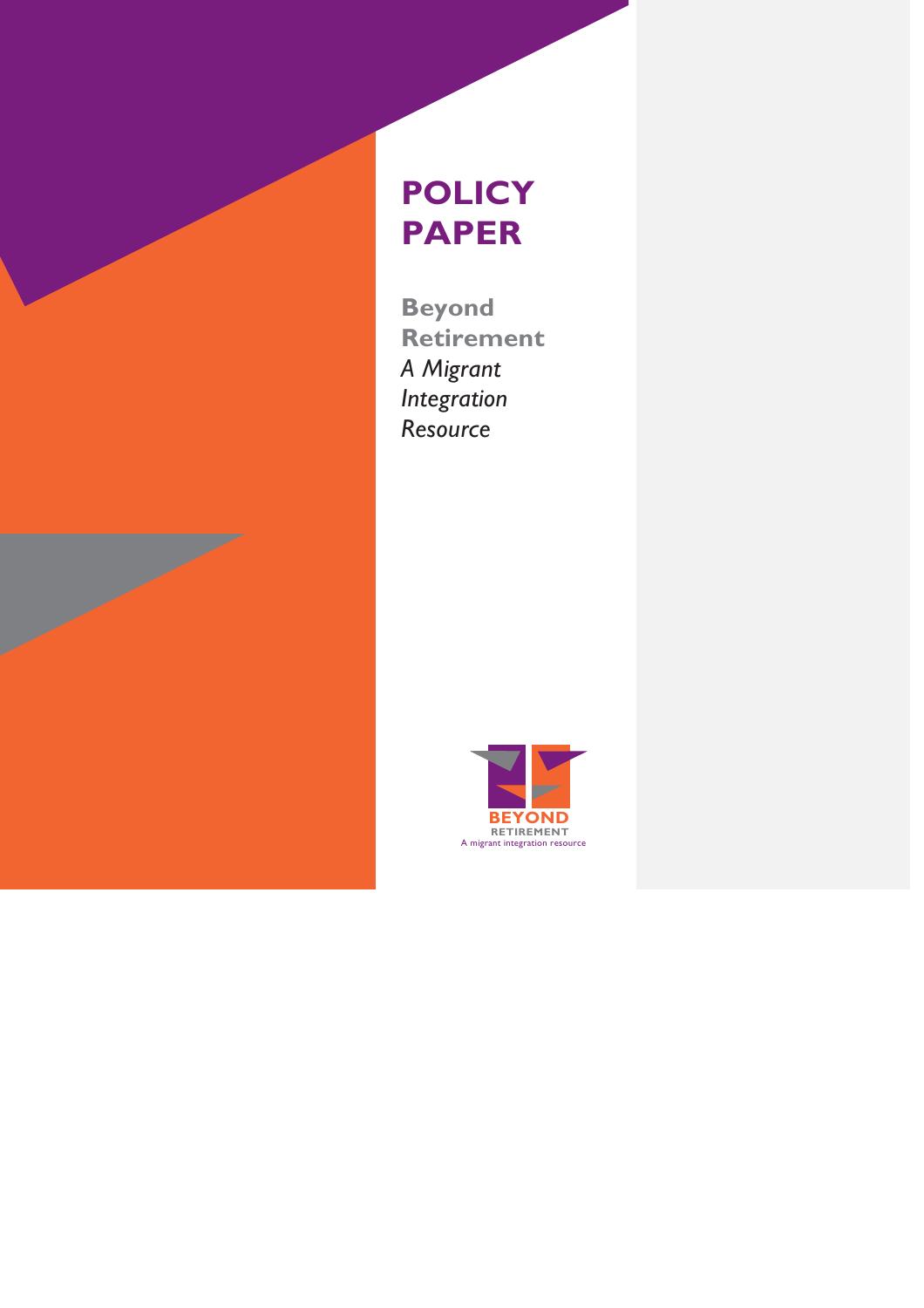Prepared by UPIT – Universitatea din Pitesti in conjunction with the BRAMIR Project Partners

Project Number: 2016-1-DE02-KA204-003275

Beyond Retirement - A Migrant Integration Resource<br> **POLICY PAPER** 

2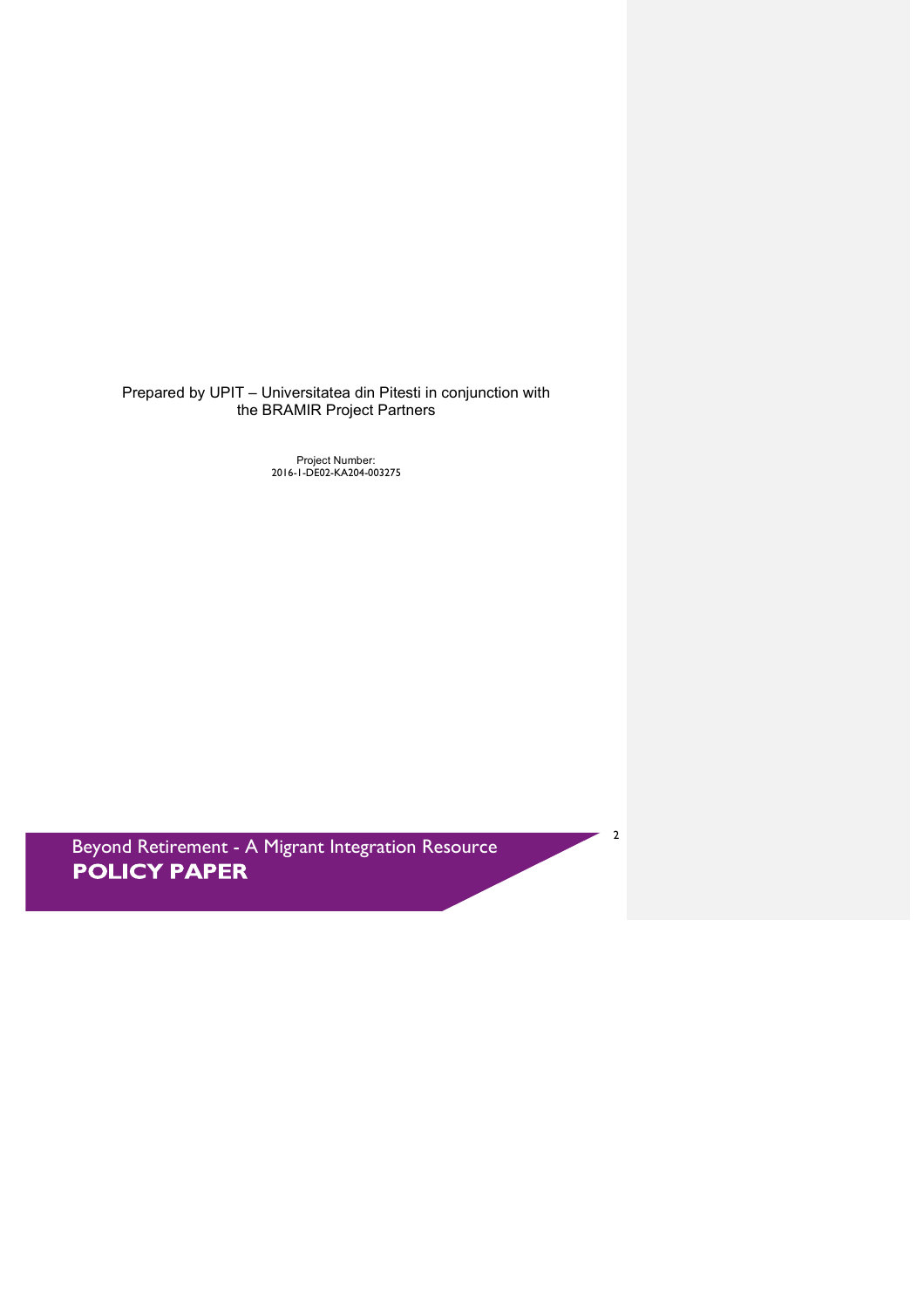# **Table of contents**

| I. Executive Summary _____________________________ Virhe. Kirjanmerkkiä ei ole määritetty.                                                                                                                                                 |     |
|--------------------------------------------------------------------------------------------------------------------------------------------------------------------------------------------------------------------------------------------|-----|
| 2. A Short Overview of BRAMIR Project 5 and 2.1 and 2.1 and 2.1 and 2.1 and 2.1 and 2.1 and 2.1 and 2.1 and 2.                                                                                                                             |     |
|                                                                                                                                                                                                                                            |     |
|                                                                                                                                                                                                                                            |     |
|                                                                                                                                                                                                                                            |     |
| 3. Why is BRAMIR project a positive model for engaging senior volunteers and                                                                                                                                                               | - 8 |
| 4. How can BRAMIR model be transferred to other organisations or communities? 11                                                                                                                                                           |     |
|                                                                                                                                                                                                                                            |     |
| 4.2. A cost-benefit analysis for implementing BRAMIR model in each country 12                                                                                                                                                              |     |
| 5. Why should Policy Makers consider BRAMIR project approach ____________________ 13                                                                                                                                                       |     |
| <b>6. Conclusions and Recommendations contains the contract of the contract of the contract of the contract of the contract of the contract of the contract of the contract of the contract of the contract of the contract of t</b><br>14 |     |

Beyond Retirement - A Migrant Integration Resource<br> **POLICY PAPER** 

 $-3$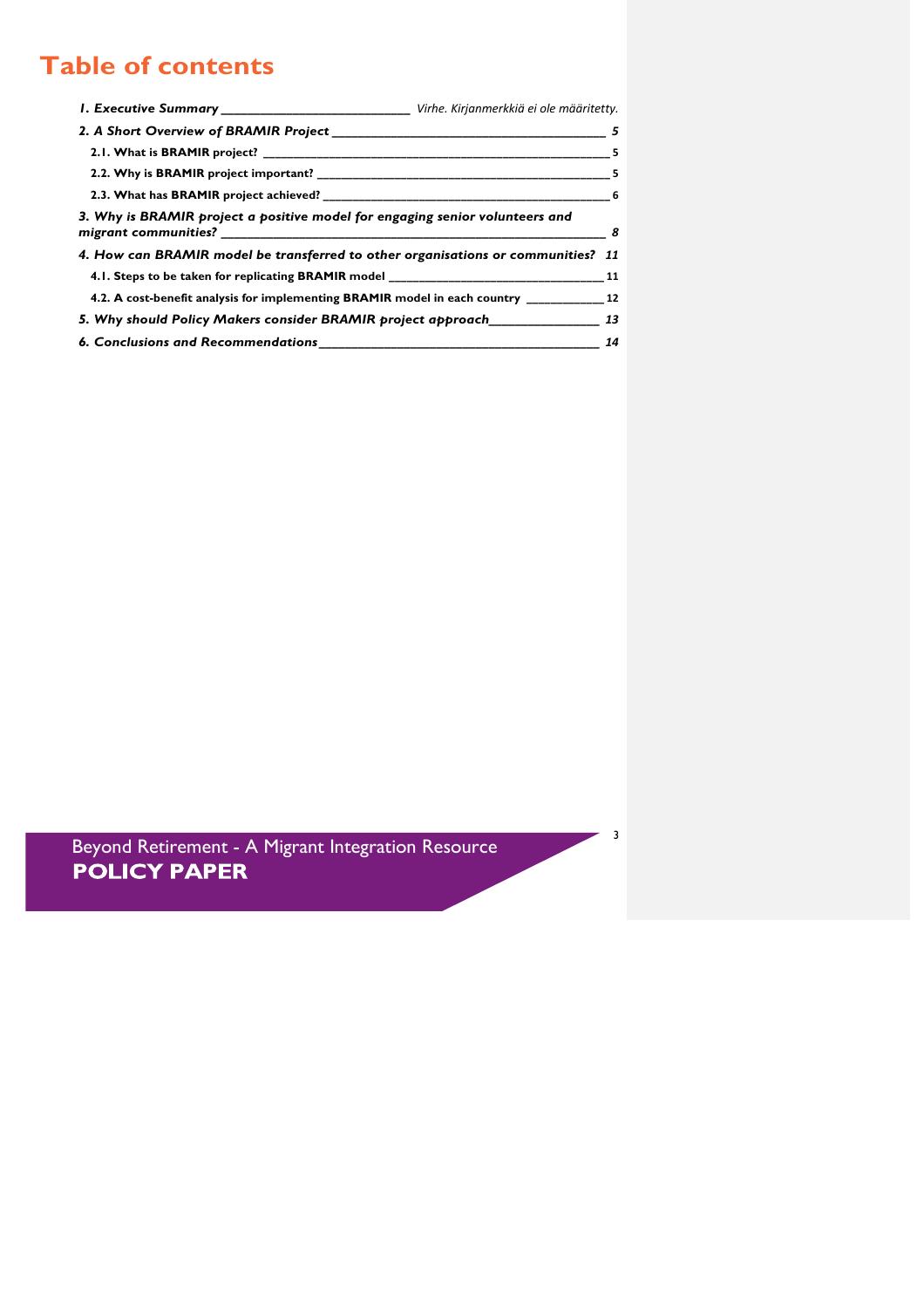### **1. Executive Summary**

**The BRAMIR project addresses two certainties for all EU Member States, namely, the ageing of the population and an increasing dependence on immigration to meet current and future labour-force requirements. While there is considerable variance with regard the speed and immediacy of these changes within and between Member States, they are coming and will impact all countries in the not too distant future.**

**The BRAMIR project proposed an innovative response to two on-going issues in Europe namely the ageing of the workforce and the need for greater civic and social integration of migrant communities. Bringing senior volunteers drawn from the ranks of impending and recent retirees together with migrant communities to achieve greater integration represents an innovative and cost-effective new educational partnership to address an issue of increasing relevance and importance. Consortium partners believe that the model proposed could have considerable bearing on future policy development in this area.**

**The BRAMIR project has developed and implemented a multi-layered learning framework designed for seniors and older workers approaching retirement to enable them to be redeployed as volunteers to support the development of key civic and social competences within the established and growing migrant communities.**

**The BRAMIR project addressed adult education trainers and providers, volunteer managers, migrant support workers, senior volunteers and migrants.**

**This Policy Paper provides a short overview of the BRAMIR project, its importance in an EU policy context and the outcomes achieved between September 2016 and August 2018. This paper emphasises the BRAMIR approach which could be considered a positive model of engaging senior volunteers and migrant communities and as such presents the ways in which the BRAMIR model can be replicated in other organisations and communities. Finally it puts forward reasons why the BRAMIR approach should be considered by policy and decision makers responding to contemporary issues of labour market shortages, integration and migration.** 

4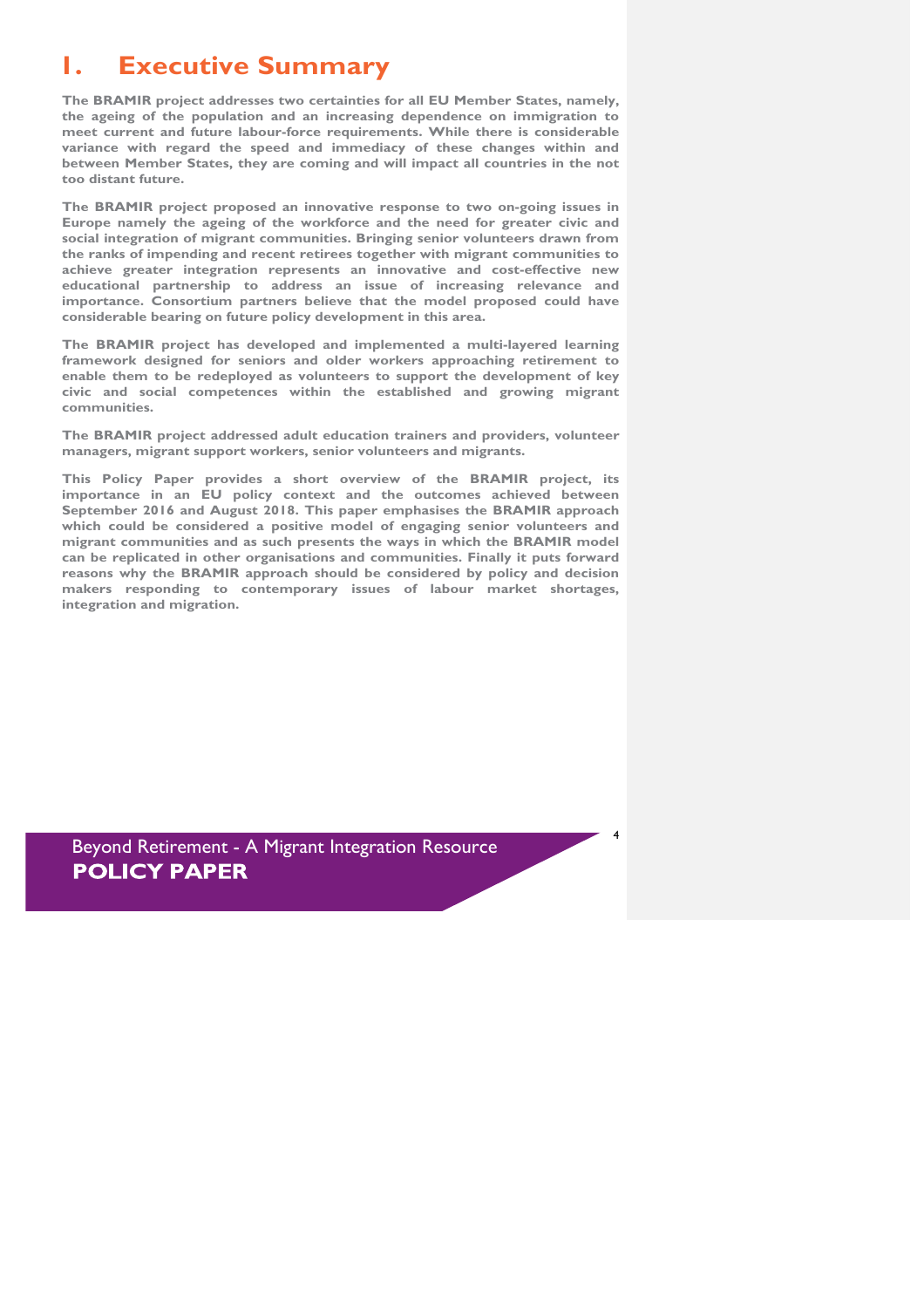# **2. A Short Overview of BRAMIR Project**

### 2.1. What is BRAMIR project?

The BRAMIR (**B**eyond **R**etirement - **A M**igrant **I**ntegration **R**esource) project is funded by the EU through the Erasmus+ Programme, Key action 2 (Cooperation for innovation and the exchange of good practices): Strategic Partnership for Adult **Education** 

The BRAMIR consortium comprises nine partners from eight Member States namely: Jugendförderverein Parchim/Lübz e.V. (Germany), Centre for Advancement of Research and Development in Educational Technology Ltd –CARDET (Cyprus), Meath Partnership (Ireland), E-Seniors: Initiation des Seniors aux Ntic Association (France), Oxfam Italia Intercultura Società Cooperativa Sociale di tipo A Onlus (Italy), Universitatea din Pitesti (Romania), Future in Perspective Limited (Ireland), Innoventum Oy (Finland), E.N.T.E.R. GMBH (Austria), and an associate partner (Swiss Federation for Adult Learning) from Switzerland.

The BRAMIR project has developed and implemented a multi-layered learning framework designed for seniors and older workers approaching retirement to enable them to be redeployed as volunteers to support the development of key civic and social competences within the established and growing migrant communities.

The BRAMIR project engaged with adult education trainers and providers, volunteer managers, migrant support workers, senior volunteers and migrants over the 24 month implementation period from September 2016 and August 2018.

#### 2.2. Why is BRAMIR project important?

The BRAMIR project addresses two certainties for all EU Member States, namely, the ageing of the population and an increasing dependence on immigration to meet current and future labour-force requirements. While there is considerable variance with regard the speed and immediacy of these changes within and between Member States, they are coming and will impact all countries in the not too distant future. For example, according to Eurostat:

- In 2017, nearly one fifth (19%) of the EU population was aged 65 and more
- The share of people aged 80 years or more should more than double by 2080 to reach 13% of the whole population.

EU population pyramids, such as the one in Figure 1, offer a vivid representation of the aging EU population, with baby boomers expected to swell the number of elderly by 2060 while the working-age population (ages 15-64) expected to narrow considerably.

Immigration has become a 'normal' part of life in Europe but the challenge for Member States moving forward is to enhance migrant integration into host country society and economy and efforts being made to attract workers from non-EU countries need to go hand in hand with measures to ensure social cohesion and equal treatment. For example:

- Since the Second World War, Europe has provided a safe haven for repatriates leaving former colonies, as well as those fleeing war in countries like former Yugoslavia and more recently, Afghanistan and Syria. Many European countries see more people arrive than depart, and net migration is especially high in the economic heartland of Western Europe. Germany, the country with the most positive migration balance, had a surplus of roughly 1.2 million people in 2015, meaning than 1.2 million more people moved to Germany than moved away from Germany. That year, the United Kingdom and Austria had a surplus of approximately 400,000 and 123,000 respectively. (*Source: https://www.statista.com*)
- 2 million non-EU citizens immigrated to the EU in 2016, while EU Member States granted citizenship to almost 1 million persons in 2016 (*Source: Eurostat)*
- Foreign citizens made up 7.5% of persons living in the EU Member States on 1 January 2017 (*Source: Eurostat)*

Beyond Retirement - A Migrant Integration Resource **POLICY PAPER** 

**Poistettu:** is

5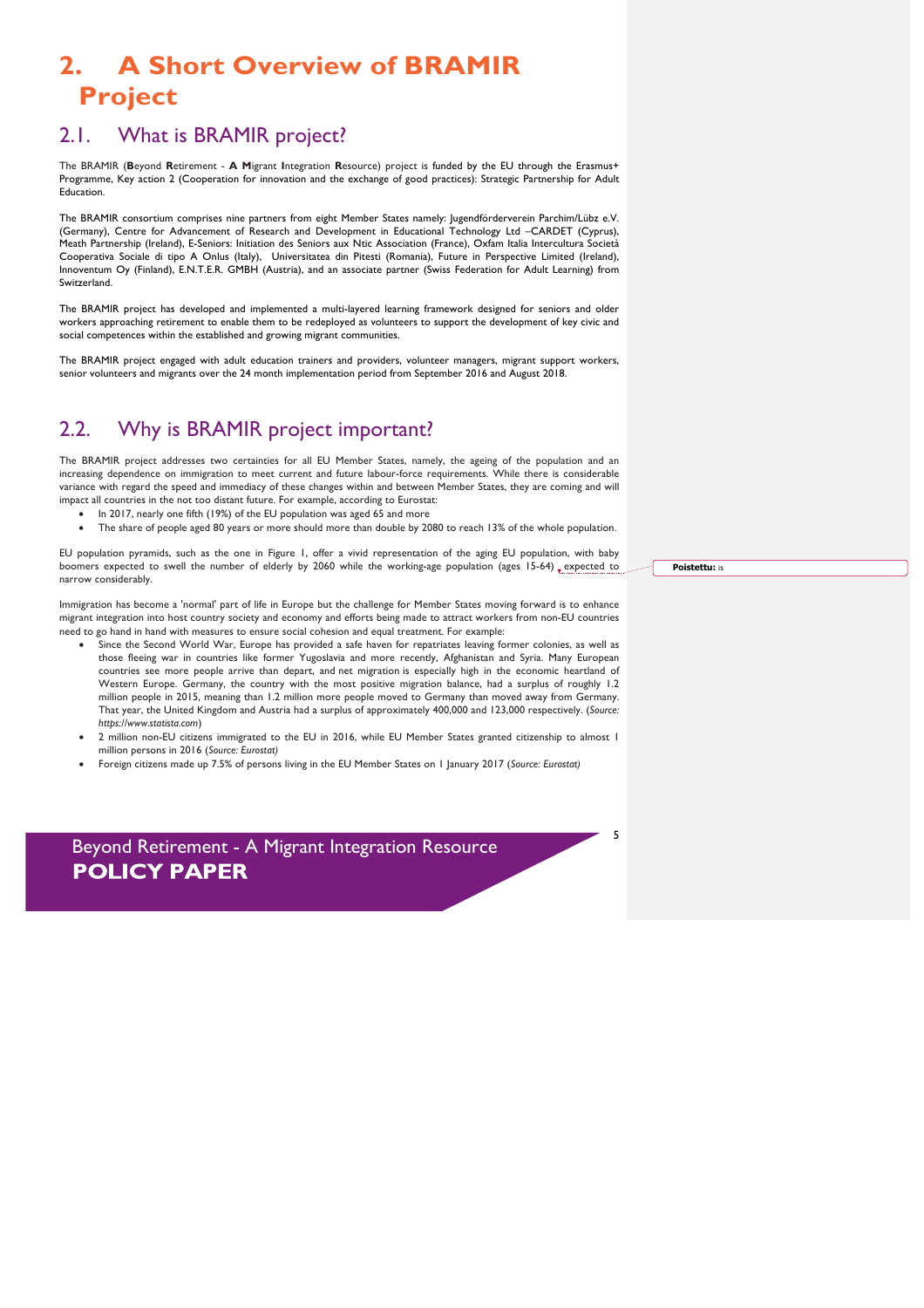

*Figure 1. Population pyramids, EU27, 2008-2060*

The BRAMIR project therefore proposes a mutually beneficial arrangement affording the seniors target group an opportunity to remain active contributors to society while addressing the growing migrant integration problems, such as:

- Information gap: Migrants experience a lack of knowledge about their new social and civic systems.
- Network gap: Although migrant organisations try to build or solidify networks within migrant communities they do little to tie these organizations to groups outside of the migrant communities.

While migrant civil society groups create "bonding" social capital within their own communities they often fail to achieve "bridging" social capital with the host community or other migrant communities (Putnam 2007).

The project learning framework comprises a bespoke train-the-trainer curriculum, psychographic profiling tools and a digital toolbox of appropriate teaching resources to enable the redeployment of the seniors target group as volunteers to support the development of key civic and social competences within the established and growing migrant communities. The project consortium believes that using ethnicity or country of origin to define migrant needs within a host country is no longer a suitable approach. Instead the BRAMIR project has develop an innovative methodology based on an analysis of sinus milieu® groups within migrant communities. This psychographic profiling approach identifies key variables within migrant communities taking into account criteria such as education, social and cultural values, attitudes, interests and lifestyles.

#### 2.3. What has BRAMIR project achieved?

Since September 2016, the following outputs have been achieved within BRAMIR project:

- 1. Summary Research Report & Needs Analysis. The consortium performed a combined research process: a deskbased exercise acquired through literature review and a field-based exercise acquired through questionnaire, with the purpose of identifying existing models of best practice for: (a) the development of migrant support programmes; (b) the use of psychographic profiling; (c) the design and provision of induction training; (d) the development and delivery of train-the- trainer courseware; (e) available tools and resources for developing key civic and social competences; (f) the most appropriate technologies for working with the project target groups. A stakeholders' forum was formed in each partner country to support the field-based research. The "Conclusions and Recommendations" of the Research Report point out that the senior volunteers and migrants are different and they have to be approached differently and underlined the necessity of the matching process between the two categories.
- 2. Suite of psychographic profiling tools. The project consortium believes that using ethnicity or country of origin to define migrant needs within a host country is no longer a suitable approach. Instead the BRAMIR project has developed an innovative methodology based on *an analysis of sinus milieu® groups within migrant communities*. This psychographic profiling approach can identify *key variables within migrant communities* taking into account

6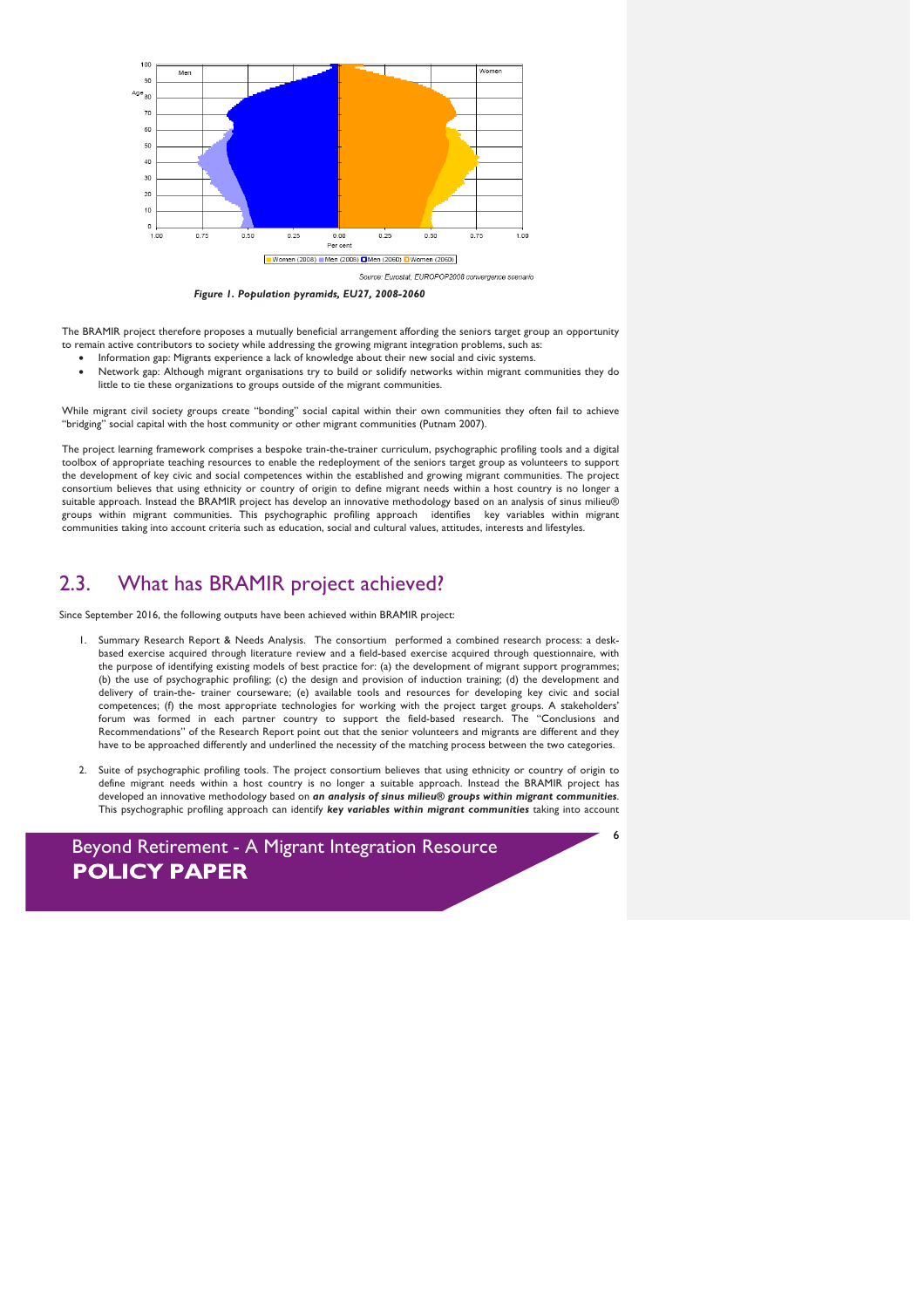criteria such as education, social and cultural values, attitudes, interests and lifestyles, and informs the development of appropriate learning resources to support the acquisition of key social and civic competences.

In terms of BRAMIR project, the psychographic criteria is a tool that helps to match in a best way the profiles of migrants with profiles of senior volunteers, to create sustainable learning partnerships. The Meyers-Briggs test: https://www.16personalities.com/, available in all the partners' languages (English, German, French, Greek, Romanian and Finnish) and an additional questionnaire/interview to target values and hobbies were used for profiling both the senior volunteers and the migrants and for creating the best matching pairs.

3. An Induction Training Programme that addresses all the issues identified by the members of the stakeholder forum during the research phase. It is addressed to adult educators and volunteer managers who are responsible for (1) delivering the new train-the-trainer curriculum; (2) introducing the psychographic profiling tools; (3) supporting the use of the new digital toolbox of key social and civic competence development tools. This training is also addressing issues relating to the use of on-line and mobile platforms for learning and the methodological approach to delivering and managing training in such environments.

The induction training programme is designed as a blended learning course comprising 8 hours of face-to-face instruction and up to 24 hours of self-directed or on-line learning. It is available on the e-learning portal in all partner languages.

4. Train-the-Trainer Curriculum. This curriculum aims to harness the potential of senior volunteers to support migrant integration and to ensure quality outcomes for both senior volunteers and migrant communities involved in the BRAMIR matching partnerships. It comprises 8 modules which focus on developing the core skills and competences which senior volunteers require in their new roles as migrant integration advisors; as well as seeking to enhance the self-confidence and awareness of senior volunteers so that they maintain self-care throughout their mentoring partnerships with migrant communities. The 8 modules are: Intercultural Awareness, Understanding and Communication, Relationship and Interpersonal Skills, Personal Effectiveness and Self-management, Critical thinking and Problem solving, Communication, Language and Group Work Skills, Facilitation Skills, Tutoring Skills, Basic IT Skills.

The curriculum comprises 150 hours of study, of which 40 hours can be delivered face-to-face, 104 hours online and autonomous content: (digital resources, case studies, handbooks, exercises, video lectures, etc.) and 6 hours for the assessment of the course. The adult educators and volunteer managers who have participated in the Induction Training are in a position to deliver the Train-the-Trainer Curriculum to senior volunteers.

- 5. E-learning Portal. This portal hosts all the BRAMIR resources: https:/www.bramir.eu/. The portal is optimized for mobile access and functions equally well on laptop, tablet or smartphone devices.
- 6. Digital Toolbox of Key Competence Acquisition Resources. This toolbox is meant to promote and support the integration and the use of innovative, multi-functional and interactive ICT and digital tools and content and to infuse the "digital culture" into the integration processes of adult migrants to help develop the key civic and social competence essential for integration. It can be used by senior volunteers to help develop key civic and social competences within migrant communities. It comprises
	- Civic Competence Tools: Making Connections, Getting Informed, EU Institutions, Volunteerism & Community Development, Campaigning & Advocacy
	- b. Social Competence Tools: Culture & Perception, Effective Communication, Stereotypes & Prejudices, Footprints, My Story

7

7. The present policy paper "Beyond Retirement - A Migrant Integration Resource"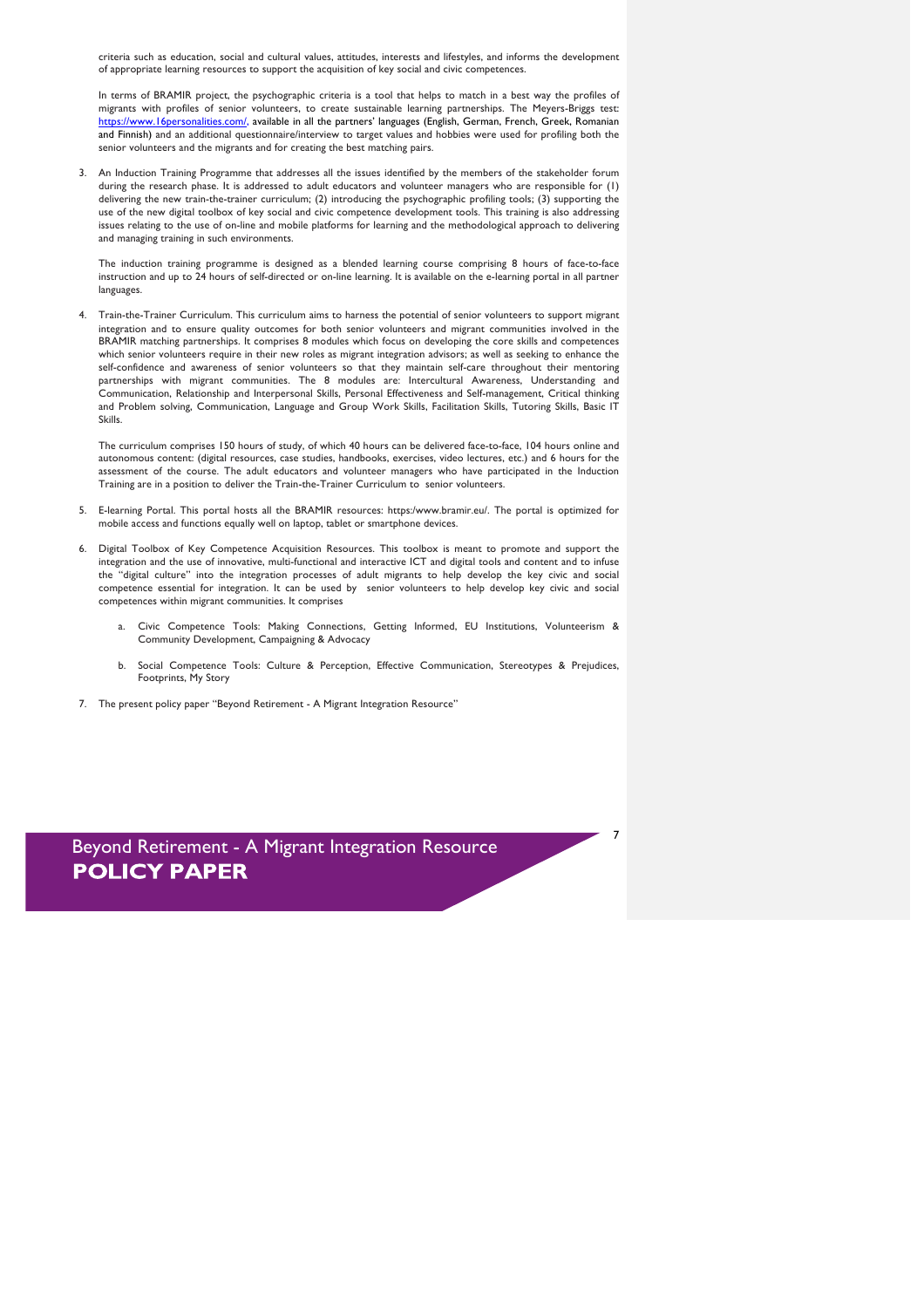### **3. Why is BRAMIR project a positive model for engaging senior volunteers and migrant communities?**

As the BRAMIR project developed an innovative response to two on-going issues in Europe, consortium partners believe that the model proposed could have considerable bearing on future policy development in this area.

A policy paper questionnaire was developed and each partner completed it with at least 10 senior management figures in adult education, volunteer management and migrant support agencies. The main highlights of the findings are:

- Involving seniors and older workers approaching retirement in supporting the development of key civic and social competences within the established and growing migrant communities, in order to provide the seniors an opportunity to remain active contributors to society while addressing the growing migrant integration problem is a very good innovative initiative because:
	- "It allows seniors to feel useful to society and maybe even to remove some prejudices that some older generations have. In another sense, it also enables migrants to understand certain problems and thus integrate more easily."
	- "It allows seniors to pass on their knowledge acquired throughout their lives with migrants likely to become the next working people. It is a true mutual exchange.
	- In County Meath, migrant support agencies are under-resourced and under-staffed and in the county we have a large migrant population, the Money Accommodation Centre and the arrival of new families from Syria in the coming months and years. As such, it is a good approach because it takes the community of active senior volunteers in Meath and matches them with the growing migrant community; while also providing additional support and resources for migrant and integration support agencies and front-line staff.
	- "Senior people could act as kind of role models for migrants in the development of civic and social competences. To *fulfill this role, potential seniors should be well identified (selected) and trained, and both activities are envisaged by the*  **BRAMIR** project and concrete methods / tools are offered for that.
	- "Often older people can have some prejudice and bias towards migrant communities so the BRAMIR approach is a good *way of changing perceptions among senior volunteers towards migrant communities, and vice versa. It is a good approach for intercultural integration and for breaking down social boundaries."*
	- "There are a lot of benefits of volunteering for older people in that it can lead to positive mental health and combatting loneliness for older people. Older people also have sufficient time to be able to give to volunteering and "mentoring" relationships so it is a good model for senior volunteer engagement.'
	- o "Seniors are an important pillar in the "escape help". Volunteers' commitment is particularly helpful because of their often flexible availability, their Life Experience - companying with the necessary Pragmatism. They are prudent and have a good eye for the Deficiencies. Among the seniors there are some who in World War II have seen escape or expulsion, themselves."
	- " Associations and initiatives have recorded an average 70 percent increase in commitment to refugee work over the past three years. This is a great treasure in German civil society. But, voluntary commitment needs to be learned - counselling and coaching skills are important, because working with traumatised refugees can be stressful "
	- "Many persons face a minor depression when transiting into retirement as they may feel lost and don't know what to do with their spare time. They often search for a sense of purpose, something meaningful they could contribute to."
	- o "Including older locals is essential in many ways it might for example be a way of finding more general acceptance for migrants in their new countries."
	- o "It is old people everywhere who oppose immigration the most therefore this project is a key tool for combating racism and xenophobia."
	- o "When refugees arrived in Finland the first volunteers who came to help in refugee centres were pensioners so the project has a reason."
	- o "In an aging Europe / Romania, with more and more retirees, more measures are needed, on a large scale, to ensure their mental health, a decent life, by involving them."
	- o "Seniors have proactive attitudes towards society. Their involvement in the development of civic and social

8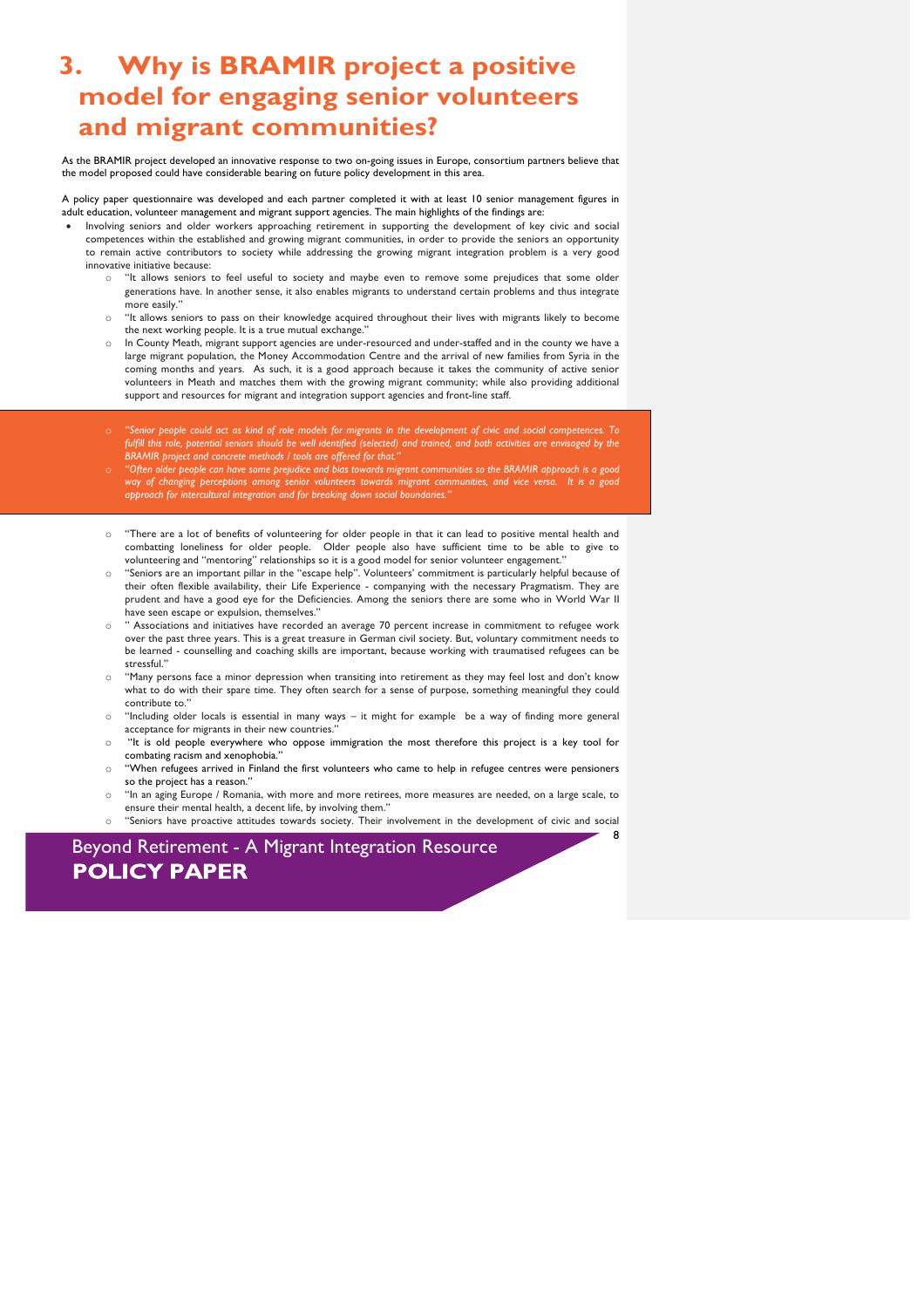competences necessary for the integration of migrants in the countries of adoption provides them with the satisfaction of intellectual and social utility.'

- "By engaging senior volunteers with typically more free-time than working adults, the BRAMIR model can be used to ensure that migrants get more detailed and personal support to develop civic and social competence, rather than if they just received information from formal migrant support agencies or information providers who only open 9-5, or who only work on a caseload basis, etc.'
- "Both senior and migrant communities can benefit in a great deal as they learn about another culture and thereby widen their horizons. Communication and exchange is crucial for reducing stereotypes and fears. Due to the political situation in Austria where the right wing party becomes more and more supported, any activities that help those two communities to understand each other better are very welcome and a mere necessity to tackle the current developments."
- "I think it is very important and enriching to receive support and contribution from those who have a life expertise and different points of view on these particular topics."

The development of key civic and social competences of the migrants is important for their social and economic integration and that it is a tool for meeting the current and future labour-force requirements, because:

- "There is a big information gap that exists between migrant communities and service and information providers. There are many reasons for this - but mostly information services are not available in all towns and villages in Ireland, there could be a language barrier because information leaflets are only available in English or Irish, but not in the language of our migrant communities. Additionally, with these access barriers, local migrants may not have the means or even confidence to approach information providers. As such, having a local, friendly, senior volunteer who can meet a local migrant and provide informal information, advice and local know-how, is of huge benefit to their integration."
- o "Social integration can lead to increased confidence of migrants to engage with people and organisations in their host country. It can also help to build linkages and networks between migrant communities and host communities, including employers - meaning that migrant communities are better connected to find employment in their host country."
- "To gain employment in a host country, migrants' communities first need to develop civic competence so that they are able to ensure that they have the correct working permits, etc. As such this is a very useful model for supporting the civic integration of migrants."
- o "This is a key issue in order to integrate migrants into society economically, socially and culturally. Europe's ageing population requires a foreign workforce to compensate for this decline. However, integration must take place over the long term and must not meet a one-off need."
- "In the current context of xenophobia in Europe, it is necessary to give migrants all the keys to successful integration. Our demographics are in free fall and that is why we need migration more than ever!"
- When talking about the development of social and civic competences, it is clear that there is a western bias. Just<br>because someone is a migrant does not mean that helshe does not have social competences. We need to get rid *perspective and start to look carefully at and in a next step recognise the skills and competences of persons coming to the country. Many of them do not "start at zero", therefore the approach of teaching this sensitive topics must be very individual and building on the base that is already there. In my opinion, the BRAMIR approach brings this possibility to the table and when the migrant community sees that the host country cares about them, I think they will be more willing and more likely to adapt to the cultural context, and be more successful in doing so."*
- o "Migrants who succeed in developing their language skills, civic and social skills specific to the country of adoption can successfully participate in the local labor market and thus achieve their economic and social integration, but also ensure the fulfilment of the demands of labour force of the country of adoption. It makes migration a resource for economic and cultural development."
- "Children from migrant families can become well-integrated and successful citizens."
- o "Knowing local people helps migrants and their families understand better the cultural differences and values of local people. They will learn faster the language of adoption country."
- "Providing to newly arrivals migrants, and, in the general, migrant population important knowledge about their civic and social rights, you will give them the means for a more proper and effective integration to their host country.
- "Social and economic integration are key factors for permanent wellbeing in the new country. This could only be achieved when the person who has come to the country is willing and able to learn about the values and customs of his/her host country. This does not mean that they need to give up their cultural heritage, but to make a real effort to combine the two realities in a positive matter. Whether they plan to stay in Austria or go

9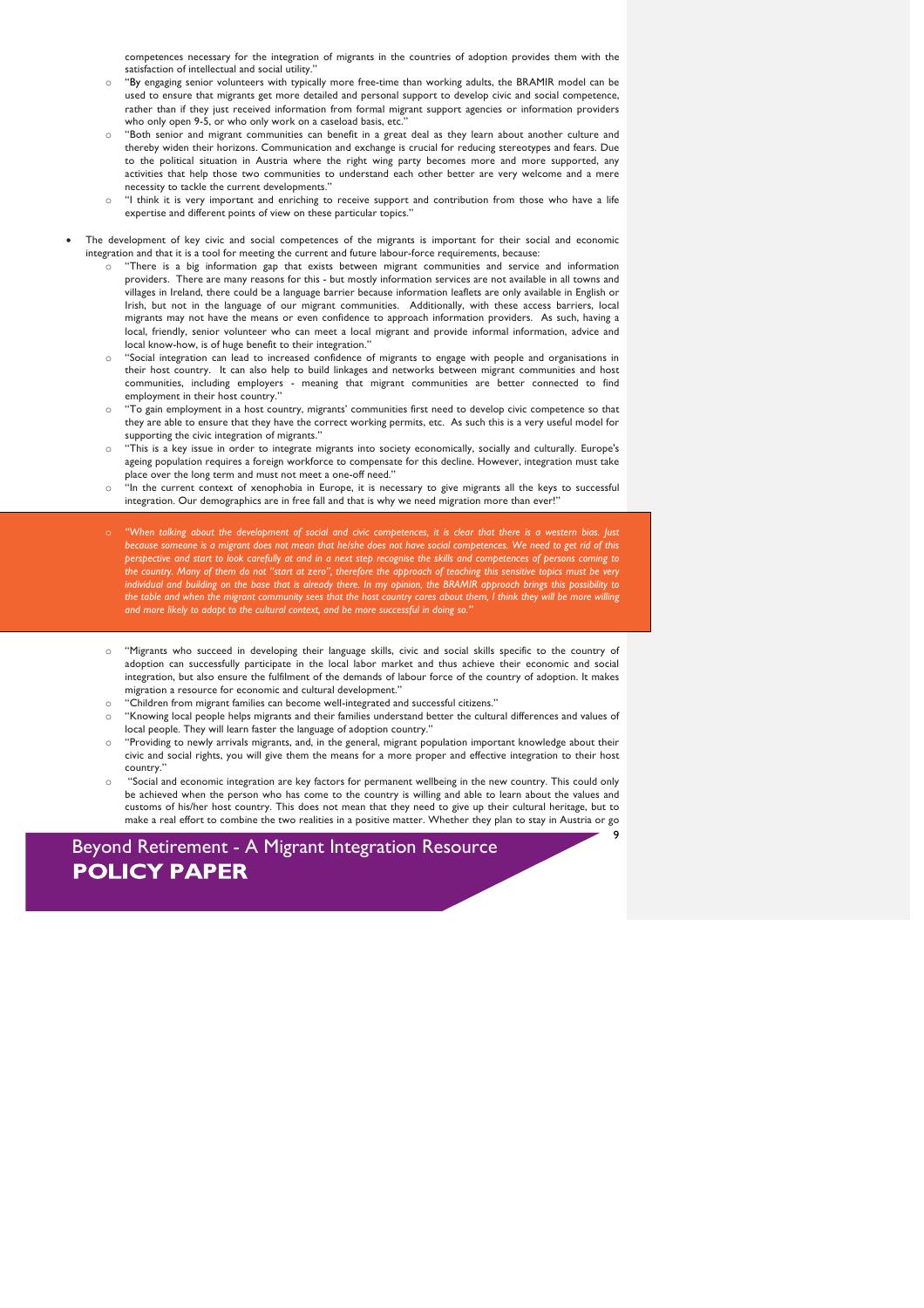back to their home country in the future, as long as they live here they need to follow the same rules as everyone living in Austria, meaning behave compliant to juridical and social laws."

- "If civic and social competences are increased, it will be easier for migrants to be included in the workforce and to become active contributors to the society they now live in. A knowledge of cultural and social traditions and habits will make their life easier and it will probably also allow them to find a job in their new country more easily. But this is not only true on the migrants' side – these competences also have to be present in local people."
- o I believe that the development of civic and social skills of migrants is an important resource because it allows greater integration within the community and provides them with an extra tool in the search for work. I think we cannot feel an integral part of a society without knowing its rules, rules and services.
- o "One of the biggest problems in integration processes is the possible mutual shut down of the migrant community and the locals. This could take many forms and scopes (e.g. "ghettoization"), and is often amplified by negative media coverage and/or political decisions. It is also observable that a large percentage of (let's say it friendly) sceptical people are older persons, especially if they are not living in a city but on the countryside. Due to their social environment, they are often isolated from and do not have much contact with persons of migrant background. Therefore, they rely on the information they receive through media and the impression communicated is hardly a positive one. I think the BRAMIR approach could really help to give an impulse in order to open up and get to know a real person with migrant background. In my experience, many seniors are surprised in a positive way that the migrants are in fact not as different or \*insert any negative term popularised by the media\* as they had expected."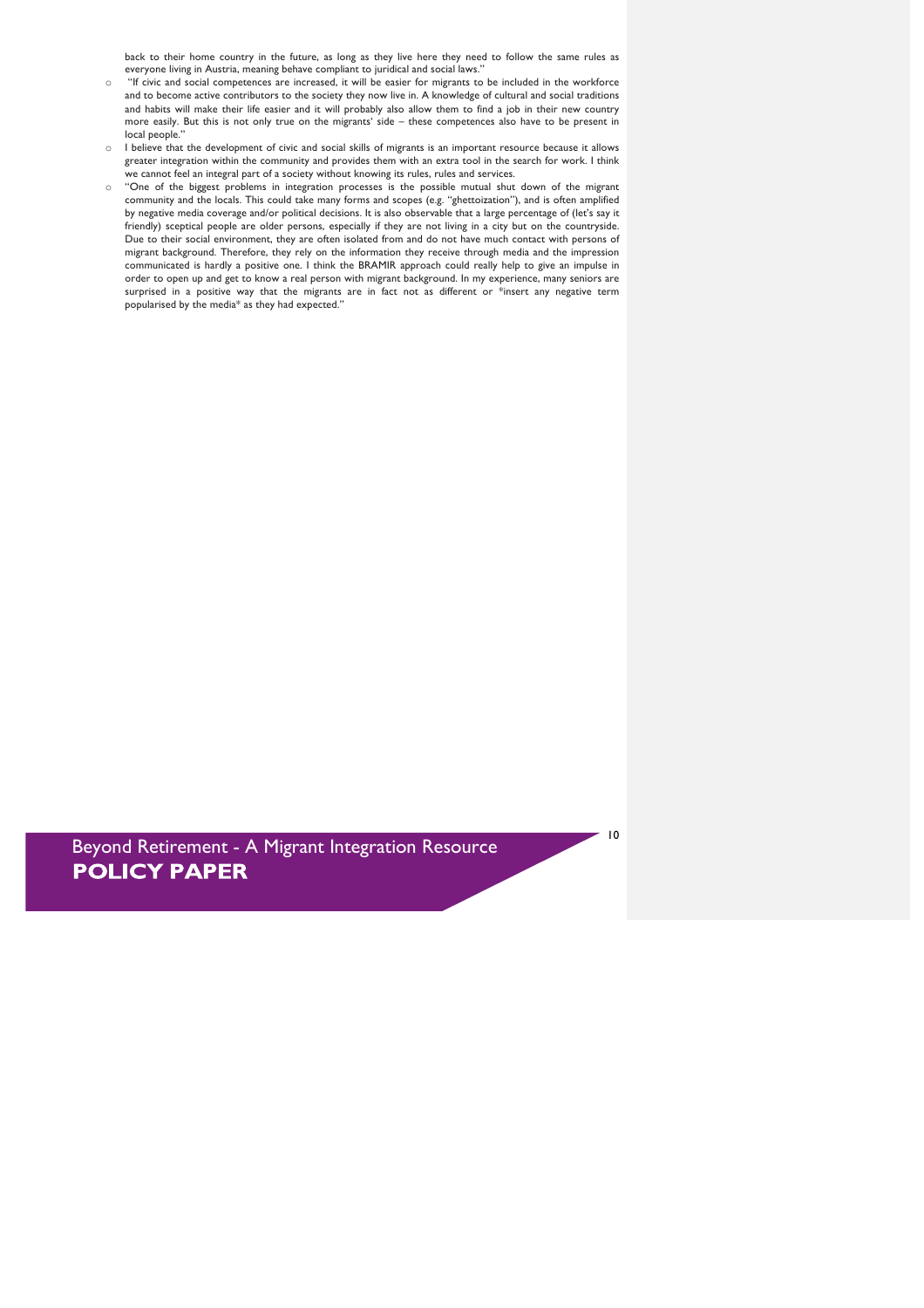### **4. How can BRAMIR model be transferred to other organisations or communities?**

#### 4.1. Steps to be taken for replicating BRAMIR model

Anyone willing and eager to replicate the BRAMIR model within their community or organisation should follow some of these simple steps:

- 1. Identify and select the senior volunteers willing to participate and to be role models for migrants in the development of their civic and social competences.
- 2. Identify the migrants willing to be included in the project.
- 3. Use the psychographic profiling tools to create the best matching senior-migrant pairs.

There are no exact matching tips, however, some advice can be provided:

- Respect gender matching: males with males and females with females when culturally appropriate
- o Make sure that each pair has a common interest. This topic or interest can then be used as a discussion point for breaking the ice
- o The age does not matter; an age difference can foster intergenerational communication
- $\circ$  It is better that the pairs have the same general profile established by the Myer-Briggs questionnaire.

The Guidelines for using the psychographic profiling tools developed within the BRAMIR project will be of a real support while taking these first three steps.

- 4. Use the BRAMIR Induction training programme, available on the e-learning platform of BRAMIR, to support adult educators and/or volunteer managers willing to deliver the train-the-trainer course to the senior volunteers participating in the project. The training programme could be delivered by a staff member of the community organisation/ institution willing to replicate the BRAMIR model who is experienced in providing adult training programmes. A lesson plan, PowerPoint presentations and additional resources are available for the trainer. The Induction training programme comprises 8 hours of face-to-face training and up to 24 hours of self-directed or on-line training. The Digital toolbox should also be presented to the trainees at this time also.
- 5. Provide the Train-the-trainer programme, available on the e-learning platform of the BRAMIR project, to the senior volunteers participating in the project. The training is provided by the adult educators and/or volunteer managers once the Induction training programmes has been completed.

The resources available on the e-learning platform include a document that presents the training content to be covered in the face-to-face delivery of the BRAMIR Train the Trainer Curriculum. As such, it provides a comprehensive framework, including innovative pedagogical approaches and tailored training/learning materials. It is structured in two main parts:

- o The BRAMIR Tutor Manual, offering theoretical background and step-by-step guidance to implement the BRAMIR Train the Trainer Resources;
- The BRAMIR Toolkit of Train the Trainer Resources, offering practical materials, including activities, hands-on content, worksheets and templates, to be implemented directly with senior volunteers in a classroom/face-toface setting.

It is important to remind the senior learners that this training is only a starting point to help them to begin their work, within migrant communities, of assisting those who are furthest from service provision. It is not a comprehensive training programme that will give them all of the knowledge they need to help others, but it will provide the skills they need to perform these functions. The Digital Toolbox is also a good resource for the senior volunteers to use for their personal and "professional" development.

The curriculum comprises 150 hours of study, of which 40 hours are delivered face-to-face, 104 hours online and autonomous content: (digital resources, case studies, handbooks, exercises, video lectures, etc.) and 6 hours for the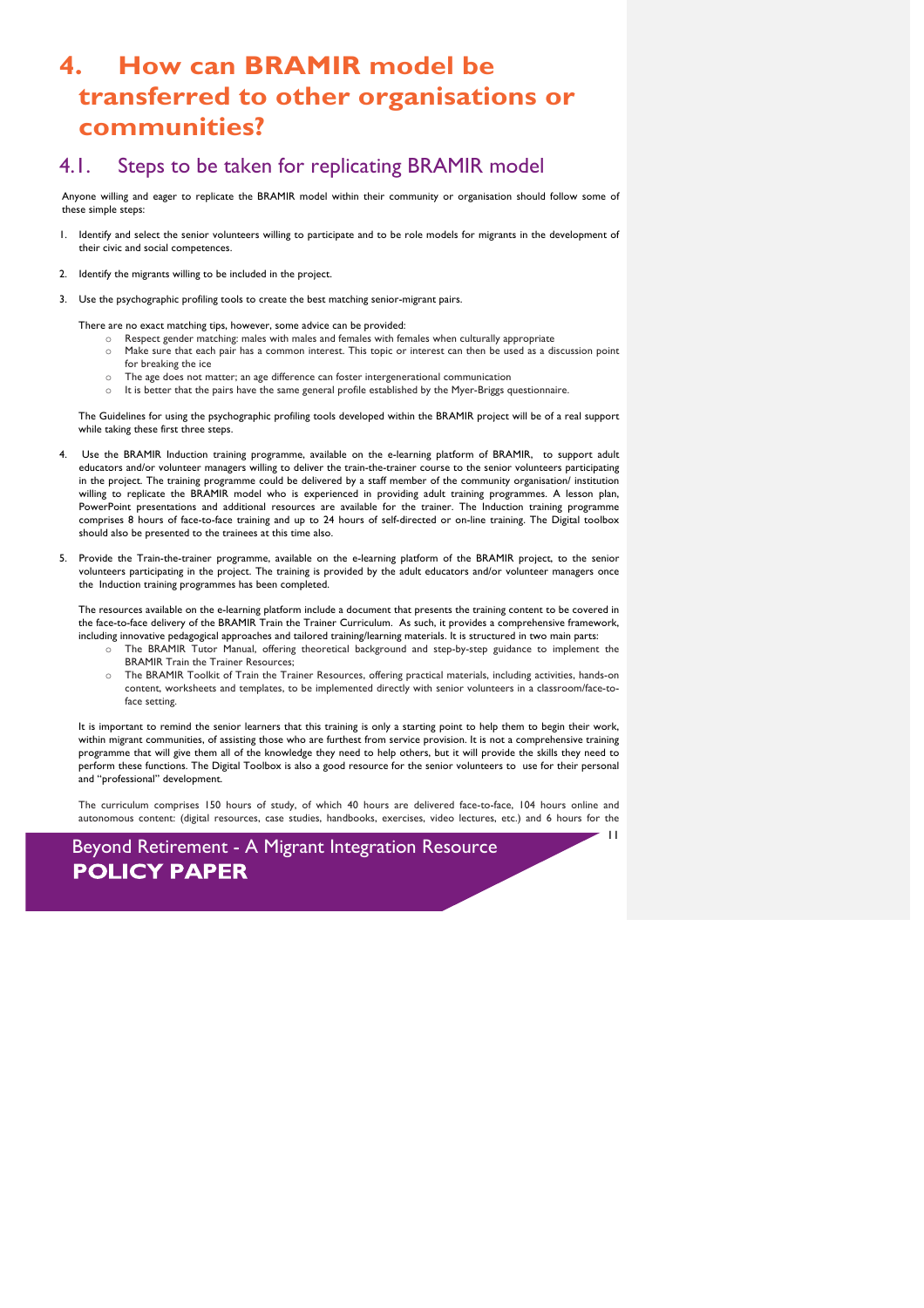assessment of the course. Depending on the group of seniors that are being trained, it might not be necessary to go through all the chapters of the face-to-face training, but only through those that will bring new knowledge and skills to the senior learners.

An assessment of the train-the-trainer programme should be made in order to both assess the learning outcomes and to identify the training areas that need improvement in the future.

- 6. Foster the interaction of the senior-migrant pairs, monitor the activities and ask for the feedback of the participants. Encourage the participants to use the Resources available on the E-learning Portal of the BRAMIR project. Collect success stories, best practices and lessons learned for future promoting and transferability of the results of the project.
- 7. Issue Participation Certificates for seniors, migrants, trainers recognising their time, involvement and commitment.

### 4.2. A cost-benefit analysis for implementing BRAMIR model in each country

The cost-benefit analysis has identified that the initial costs were mainly attributed to the human resource input (i.e. hours) needed to create all the training resources for this type of project and going forward these resources that can used and replicated in any community or institution across Europe. These costs were mainly incurred during the development phase of the project, while the benefits are ongoing for as long as the steps described in Chapter 3 are taken by the stakeholders. Maintaining it would largely entail costs in terms of participation of persons in the activities. With most costs mainly observed in establishing the process and the benefits ongoing and extending over a far larger period than the project's lifecycle, the sustainability of the process is thus considered viable.

It is clear that the benefits of the model outweigh the costs. The formalisation of education through accreditation would allow the trainers to use the existing module as a scaffold for further professional development in the future. The outputs created by the BRAMIR project provide value as they address two certainties for all EU Member States, namely, the ageing of the population and an increasing dependence on immigration to meet current and future labour-force requirements, allowing new ways to be used in tackling existing problems.

The table below presents an estimation of the costs that might be encountered by the organisations/ institutions willing to replicate BRAMIR model in their communities:

| <b>Step</b> |                                                                                                                                   | Type of costs that might be encountered for implementing the activities                                                                                                                        |
|-------------|-----------------------------------------------------------------------------------------------------------------------------------|------------------------------------------------------------------------------------------------------------------------------------------------------------------------------------------------|
| Ι.          | Identify and select the seniors                                                                                                   | Phone, internet connection, transport to seniors' organisations, one page short<br>description of the project printed, staff time for meeting with seniors                                     |
| 2.          | Identify the migrants                                                                                                             | Phone, internet connection, transport to migrants' organisations/ community, one<br>page short description of the project printed, staff time for meeting with migrants,<br>translation        |
| 3.          | Use the psychographic profiling<br>tools                                                                                          | Own office space, own computers, internet connection, printer, printed additional<br>questionnaire/ interview, staff time for overseeing the process                                           |
| 4.          | Provide an Induction training<br>programme                                                                                        | Training space, internet connection, lap-top, video-projector, printer, flip-chart,<br>paper, markers, printed hand-outs, coffee break, staff trainer's time                                   |
| 5.          | Provide the Train-the-trainer<br>programme                                                                                        | Training space, internet connection, lap-top, video-projector, printer, flip-chart,<br>paper, markers, printed hand-outs, coffee breaks, adult educators/ volunteer<br>managers trainer's time |
| 6.          | Foster the interaction of the<br>senior-migrant pairs, monitor<br>the activities and ask for the<br>feed-back of the participants | Phone, internet connection, monitoring and evaluation staff time                                                                                                                               |
| 7.          | <b>Issue Participation Certificates</b><br>for seniors, migrants, trainers.                                                       | Paper, printer                                                                                                                                                                                 |

All the costs might be covered through sponsorships and volunteering, so that the total cost will reduce the time of finding the sponsors and convincing adult educators/ volunteer managers to volunteer their time. Other national or international donors' funds might be attracted, as well, especially if policies are enforced by the local/regional/national officials.

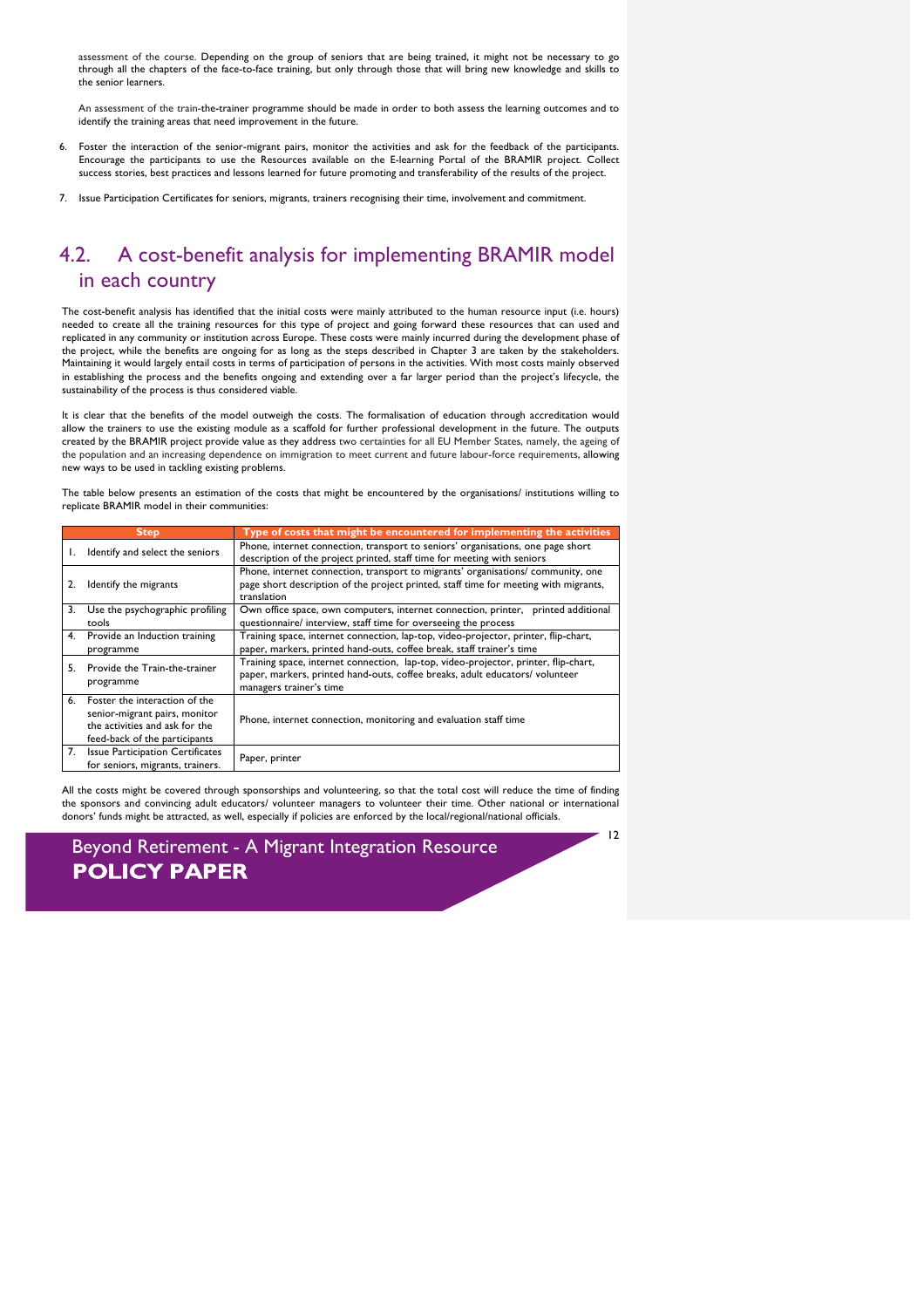## **5. Why should Policy Makers consider BRAMIR project approach**

"Recent refugee and migrant arrivals in Europe hit an unprecedented high: in 2015, more than a million people made the hazardous journey to Europe, making it the most complex refugee crisis Europe has experienced since the 2nd World War – when Europe was left with the challenge of resettling 40 million people. Every single Member State of the European Union ratified the 1951 Geneva Convention on the Status of Refugees and adopted its humanitarian values. Not only do Member States have a legal obligation to protect persons under the refugee/ migrant status, but they should also increase their efforts to integrate and empower these people in host communities that will eventually become their homes." (*Source: LLL Platform – Position Paper, Sept. 2016*)

Holistic inclusion strategy that gives priority to the socio-economic and political integration of refugees and migrants in the fabric of the host countries has become a "must" of all local/regional/national governments.

"Meanwhile, population ageing is a multidimensional process which sets a new policy context for the upcoming decades. Ageing is not a 'tsunami' that comes quickly and fades away leaving nothing behind. Therefore, it does not have to be an obstacle to social and economic development in Europe. In all areas which are important from the ageing perspective, the desired policies should be life-course oriented with a focus on generations and their life histories as well as on the interlinked life courses of multiple generations at a given moment in time. Some policy areas require special attention. A shrinking labour force increases pressures to maintain work–life balance in the future. […] It is also important to adopt a wide perspective to ensure the good quality of life and well-being of the elderly, including life satisfaction and social activities. Retirement from work should not be treated as retirement from all forms of activity. Using the potential of the elderly is essential in efforts to reach the goal of smart, sustainable and inclusive growth in Europe." (*Source: Population ageing in Europe - Facts, implications and policies, EC, 2014*)

A part of the potential of the elderly remains unused. This may lower their well-being as it has been proved that older people who are socially and culturally active report a greater satisfaction with their lives than others who are less active. Engagement in volunteer activities can lead to improvements in the quality of life and life satisfaction of older generations, reducing the risks of social exclusion and inactivity after retirement.

The BRAMIR Approach is unique because it tackles two of the major social, societal and economic issues affecting Europe today - the ageing population and the recent influx of migrants and refugees to Europe. By bringing these two issues together, the BRAMIR model can be presented as an example of best practice in improving the civic and social integration of migrants in Europe, of socialising older people and tackling issues of positive mental health and isolation in older people.

The model could also be replicated to other social issues - such as job coaching for unemployed and underemployed young people through mentoring processes supported by ageing workers, social integration of marginalised groups etc.

Throughout the implementation of the BRAMIR project, the following statements were recorded from different stakeholders engaging with the partner organisations:

- "Policy makers shape our society in a great deal. If they support the BRAMIR approach and disseminate the objectives as well as ways of getting involved, seniors would be more likely to participate in voluntary activities with migrant communities, and the other way around. It is about sending a signal that brings those two communities together."
- "Policy makers have a great influential potential. It is not enough to write down anti-discrimination strategies, they need to be lived by. It is true that migrants should adapt to their host country, but in order to do so, they need to be supported in an honest and true way, not only as show or on paper. Bringing the BRAMIR approach in the offices of policy makers could be a great opportunity to raise awareness of this two-way street called integration."
- "BRAMIR approach brings benefits to both social categories that, although seem very different, have few things in common, both of them are not actively involved in social life. We believe that starting such a measure can be very beneficial for the integration of migrants and seniors into social life. Decision-makers have an obligation to promote such innovative measures and approaches in addressing current, high-profile issues."
- "BRAMIR project approach could bring an innovative vision to our politicians and can add a different dimension to what already exists in this area."
- "Because I think it is one of the responsibilities of a politician to help and encourage the processes of integration and social cohesion through activities proposed by the BRAMIR project. And through this approach, politicians can create integration processes towards two categories otherwise at risk of exclusion and isolation."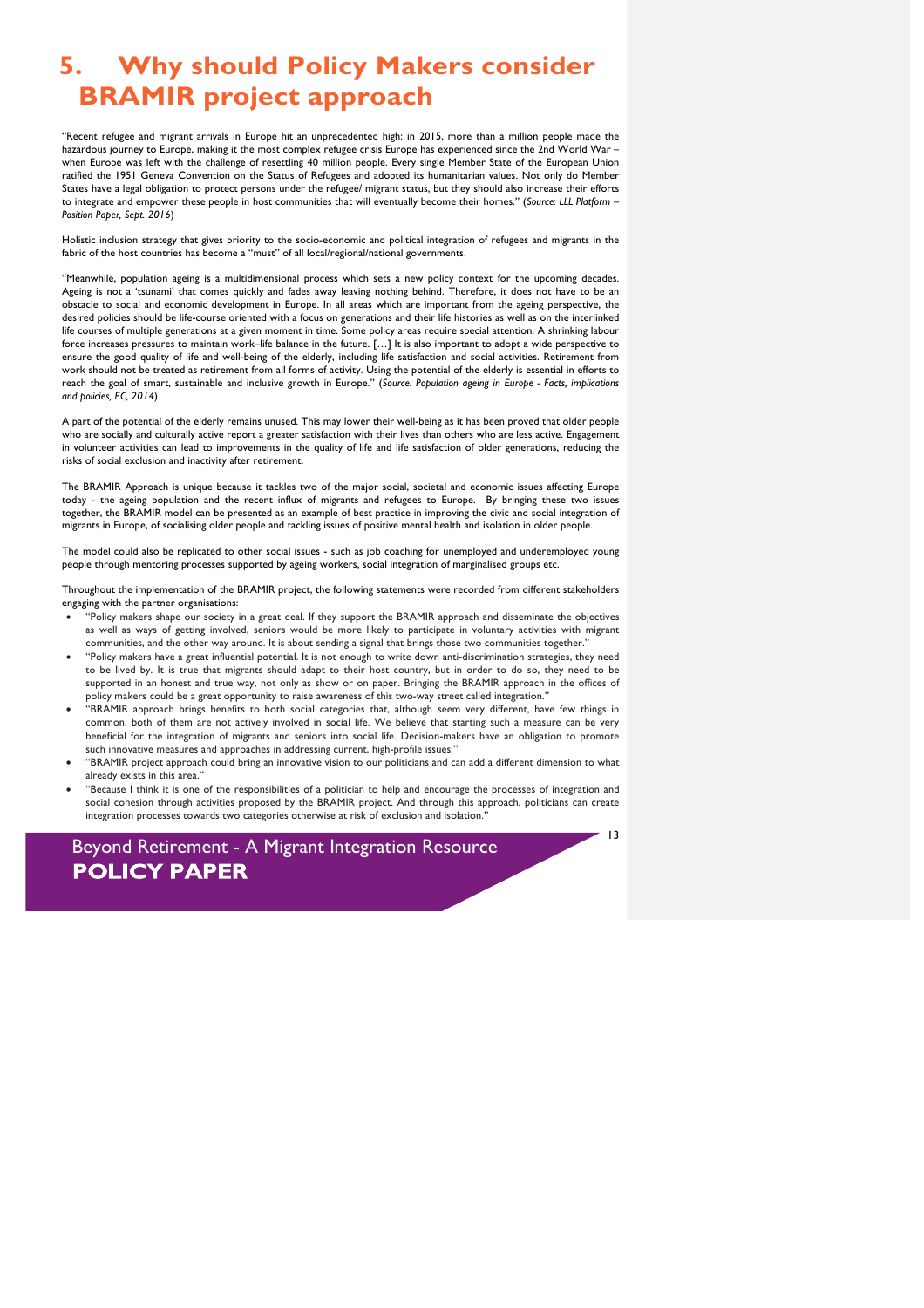# **6. Conclusions and Recommendations**

BRAMIR represents a bottom-up approach to civic and social integration of migrants which can be implemented with very little cost in any town, city or village across Europe.

Rather than having one service provider with one type of information for migrants, by tapping in to local tacit knowledge of senior volunteers, migrants can receive more holistic support than if they just have access to formal migrant support services and public service providers.

Meanwhile, the ageing of Europe's population is a fact. Social integration and maintaining the quality of life of the elderly should be taken into account not only at the national but also at the regional and local levels. Involving seniors in multicultural dialogue and using their potential to pass on local traditions and culture to the community newcomers (migrants) is an important component of building cohesive local societies.

This document emphasises the necessity and need for ongoing and sustained post-project engagement with policy makers. There is a need to engage in dialogue and to communicate with policymakers on the necessity to seriously consider the BRAMIR model when making decisions on the policies to be implemented at the local/regional/national level for tacking the two major problems faced by the communities in Europe. Moreover, as the BRAMIR model could also be replicated to other social issues - such as job coaching for unemployed and underemployed young people by being mentored by ageing workers, social integration of marginalised groups etc., the necessity of considering this approach is emphasized once more.

The outputs of the BRAMIR project provide not only the frontline documents, but moreover a holistic framework of how to implement the entire approach. This policy paper, when employed will serve in the effort of integrating both the migrants in the social and economic life of their communities, as well as giving the seniors the possibility to be active contributors to the well-being of their communities.